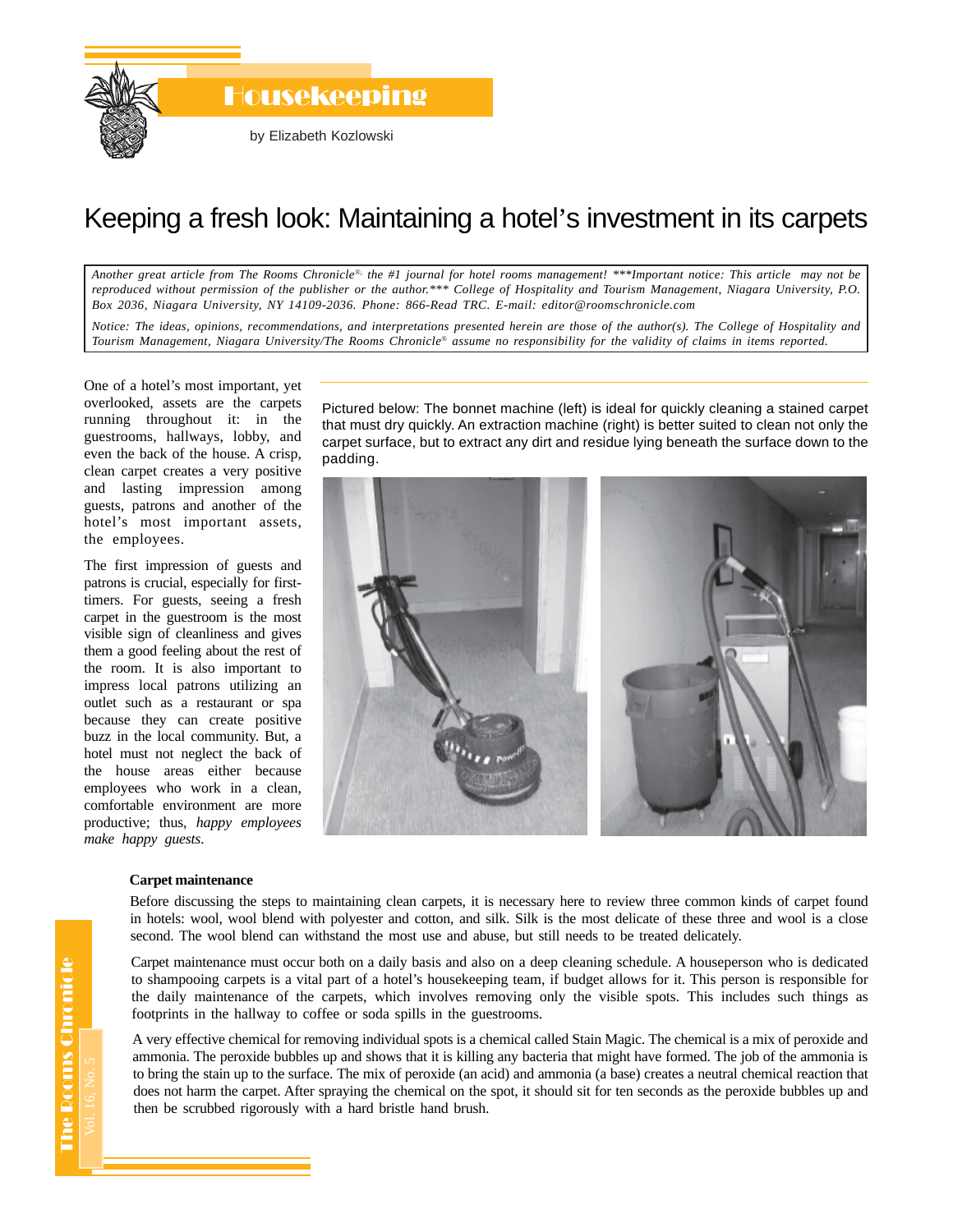For tougher stains, such as nail polish, there is a chemical called Red Relief that is used in conjunction with a handheld steam machine. In addition to ammonia and peroxide, Red Relief also contains a chemical called Magnum which has more of a soapy consistency to help wash out the stain. After spraying the Red Relief on the spot, a dry cloth is placed over it and then the steamer on top of that. The steam filters through the cloth and brings up the stain. The purpose of the cloth is to absorb the stain as it melts. The spot should be dabbed and not scrubbed, as this will cause the stain to spread.

## **Bonneting vs. extraction**

For areas where the entire carpet needs to be cleaned, there are two different machines that can be used. Extra care must be taken in using these machines as it involves cleaning the entire carpet as opposed to just a small area.

When a carpet has many little spots all over, it becomes too time consuming to try to spot shampoo it. Yet, in many instances, it is necessary for the carpet to dry quickly, such as when a guestroom has a quick turnaround. A bonnet machine is ideal for this situation.

A bonnet machine is a large circular brush that is pushed manually by a large handle. The brush spins at 175 rpm. This machine skims the surface of the carpet, performing a quick fix of any visible spots. The carpet is first misted with a mix of water and the Magnum chemical. Then the machine is run over the surface area of the carpet. There are two cleaning methods used with this machine: dry and wet.

The only difference between these two methods is that with the wet method the brush of the machine is dampened with the chemical, while in the dry method it is not. The dry method is used for the wool carpet. The wet method is used for the wool blend carpet as it causes the carpet to get wetter. The carpet dries very quickly with each method; the wet method takes ten minutes while the dry only takes five. It is recommended, however, that since the bonnet machine only refreshes the surface of the carpet that the specific carpet is revisited as soon as possible for a deep clean.

It is a good practice to develop a general cleaning program for the hotel where all of the rooms go through a deep cleaning at least twice a year. To avoid taking needed guestrooms out of service, guestrooms are typically deep-cleaned whenever the hotel experiences its lowest occupancy. An important component of any deep-cleaning program is the extraction of the carpets. An extraction machine cleans not only the surface, but brings up all of the dirt and residue lying beneath the surface down to the padding.

An extraction machine is a large metal tank about three and a half feet high used in conjunction with a 50-gallon plastic garbage bin on wheels. There is one hose projecting out of the front of the machine that is used to both squirt out the chemical and then suck out the dirt. Another hose comes out of the back and is placed inside the garbage can, which is filled with warm water mixed with the chemical. To put it all together now, the back hose pumps the chemical mixture through the tank to the front hose and into contact with the carpet. The machine is very loud so it is preferable to have the entire floor placed out of order or, for larger floors, a large portion of it out of order. Extraction is a vital part of maintaining a hotel's carpets.

After the process is finished, the water is black from all the dirt that was brought out that was invisible on the surface. This is especially key for dark colored carpets as many spills and stains are never visible. Some would say that a dark colored carpet is a blessing since the stains are hidden, but it can actually be more of a curse since it is more difficult to tell just how much dirt and bacteria have accrued. Ignorance is not bliss when it comes to keeping carpets clean.

There are two types of extraction: instant and constant. The instant method is used with the more delicate 100% wool carpet. This method does not get the carpet as wet. If the wool carpet gets too wet, it will shrink and pull away from the seams. With the instant method, the chemical is pumped out intermittently so the carpet does not get as wet. This method works best with a chemical called Perfusion, which is a blend of peroxide and alcohol. When dissolved in water it has a soapy consistency and leaves a light pleasant smell in the room. The addition of the alcohol helps the carpet dry quicker as alcohol absorbs water. The carpet dries in only two to three hours using this method.

The constant method is used with the more resilient wool blend carpet. With this method the chemical pumps out constantly as the carpet is being extracted, so it gets quite wet. However, the chemical best suited for this method, called Quick Dry, contains a small amount of sodium in addition to peroxide and alcohol to absorb a lot of that water and aid in the drying process. The carpet takes about six to eight hours to dry.

The exclusion of any discussion about silk carpet thus far has been intentional. Silk carpet is so delicate that it is highly recommended to entrust it to the expertise of a reputable outside company. Any attempt to spot shampoo or deep clean the carpet will likely leave permanent damage.

## **The proof is in the numbers**

So, is spending thousands of dollars on chemicals and equipment really worth it? A good quality wool blend carpet will cost about \$11.50 per square yard and a good quality wool carpet will be about \$15 per square yard. It is reasonable to say that an average size room contains about 52 square yards of carpet.

Based on these figures, to replace all of the guestroom carpets in a 370-room hotel, a wool blend carpet would cost the hotel about \$221,260 and wool would cost about \$288,600 (excluding labor and other variable expenses). For simplicity, this estimate does not even take into account the cost of replacing the hallway carpets and will assume that there are no suites in the hotel. A carpet which is not